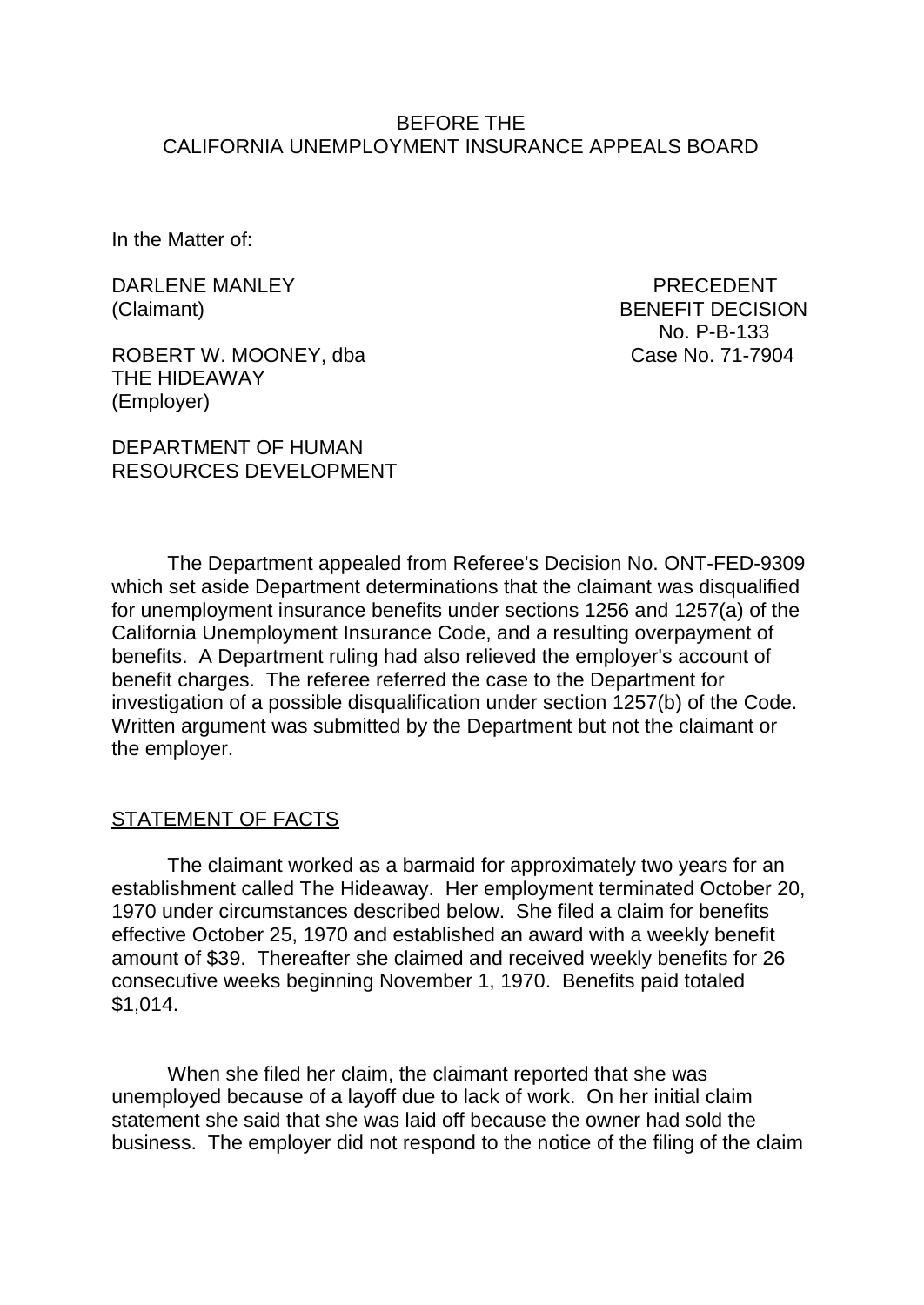and benefits were paid without question. The notice was addressed to the former owner.

Subsequently the claimant filed a claim for federal extended duration benefits effective May 2, 1971. The new owner of the business promptly protested the payment of benefits, informing the Department that the claimant had first accepted and then rejected an opportunity to continue in her job after the transfer of ownership. Further contact with the employer but not with the claimant led to a determination by the Department that the claimant had wilfully withheld information regarding the offer of continued employment. The forms which the claimant completed in connection with her termination did not include any questions designed to elicit information concerning the job offer at the time the business changed hands.

The former owner had told the claimant that when the new owner came into possession of the business her job would end. The new owner took over in mid-morning on the claimant's last day of work, after he had received the transferred liquor license for which he had been waiting. The claimant stopped working but stayed on the premises for several hours during which she received a final paycheck from the prior owner.

The transfer of ownership had been virtually completed several weeks earlier except for the necessary liquor license. About a week prior to the claimant's last day of work the new owner and a prospective female employee asked the claimant if she would continue working after the change. The claimant wanted to talk it over with her husband. A couple of days later, before the liquor license arrived, the claimant told the purchaser that she did not want to keep her job. The new owner asserts that he had showed the claimant a proposed new schedule which would have provided her with 36 hours of work a week. She had previously worked a 40-hour week. The record is not clear as to whether the claimant was actually hired prior to the completed transfer or only offered a job. In her appeal to a referee the claimant stated she had not been hired. She admits the offer of continued employment but denies any discussion of a work schedule. She testified that she expected such a discussion but heard only a rumor that her hours would be changed. When she declined to continue the job she gave no reason. Apparently it was because of the employer's alleged failure to discuss a work schedule with her, and the indicated reduction in her hours. She did not make any inquiries but simply waited for the new owner to come to her; when nothing happened she decided not to stay on the job.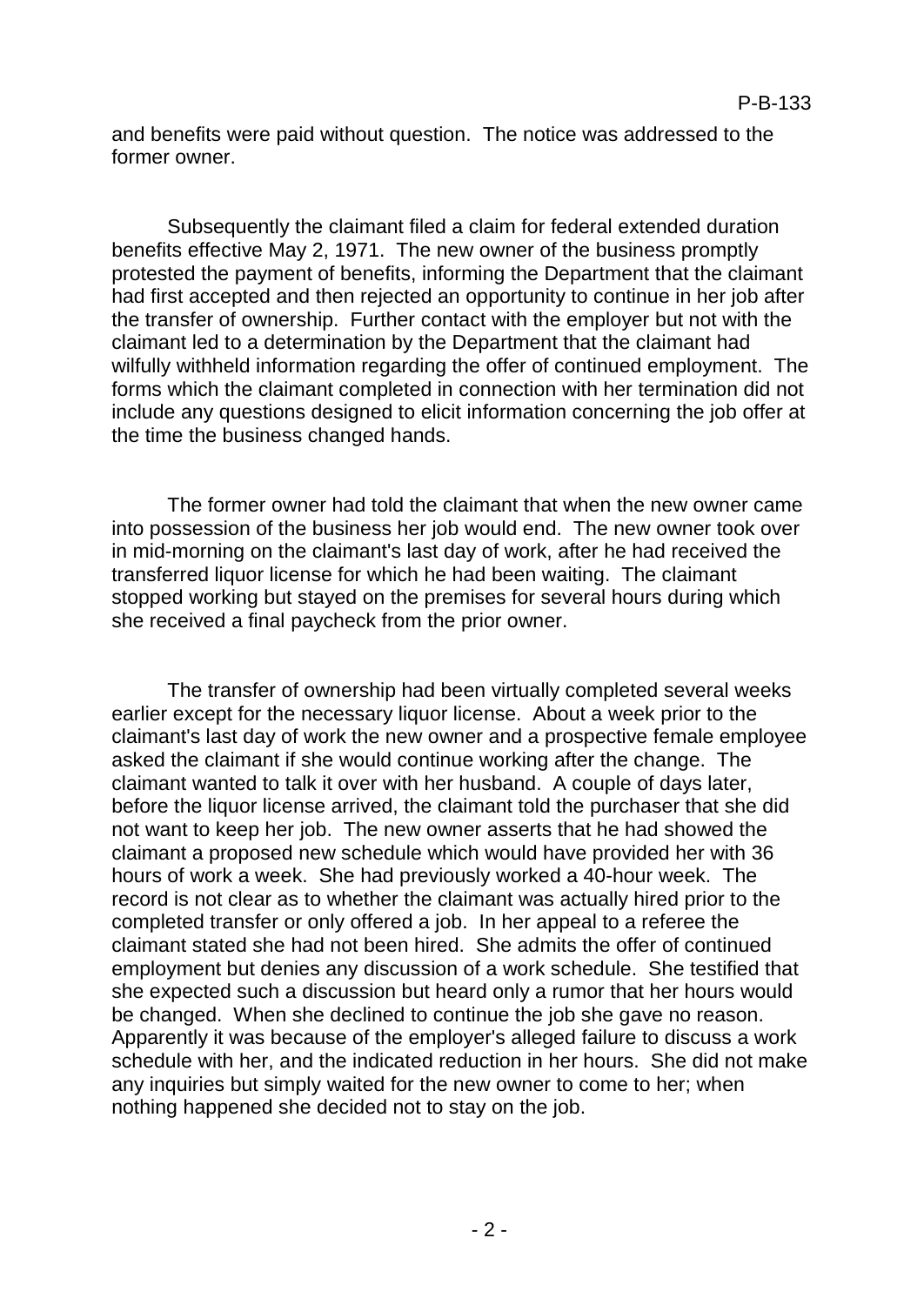# REASONS FOR DECISION

Section 1256 of the code provides for the disqualification of a claimant and sections 1030 and 1032 of the code provide that the employer's reserve account may be relieved of benefit charges if it is found that the claimant voluntarily left his most recent work without good cause.

Section 1257(b) of the code provides that an individual is disqualified for benefits if he, without good cause, refused to accept suitable employment when offered to him.

The issue is which of these two sections applies when there has been a change in proprietorship of the employer and an employee may, but chooses not to, continue in his job.

The Department determination was based on section 1256. The referee's decision treated the case as one involving section 1257(b). He relied primarily on Appeals Board Decision No. P-B-44, where we found that the proposed transfer of a claimant from one company to an affiliated but separate company did not reflect a continuing employment relationship but was in fact the termination of one relationship and the beginning of another. In other words, it was a transfer to new work for a new employer. On that basis we found that the refusal of the claimant to accept the transfer was not a refusal to accept other work of the same employer and therefore did not negate the good cause she had for quitting.

We do not think that decision is applicable here. The new owner assured the claimant of continued employment after the change became effective. She would have remained at the same location doing exactly the same work under almost identical circumstances.

In Appeals Board Decision No. P-B-37 we held that if a claimant leaves employment while continuing work is available, the claimant is the moving party in the termination. In Appeals Board Decision No. P-B-27 we reaffirmed a well established principle of unemployment insurance that good cause for the voluntary leaving of work exists only when the facts disclose a real, substantial and compelling reason of such nature as would cause a reasonable person genuinely desirous of retaining employment to take similar action.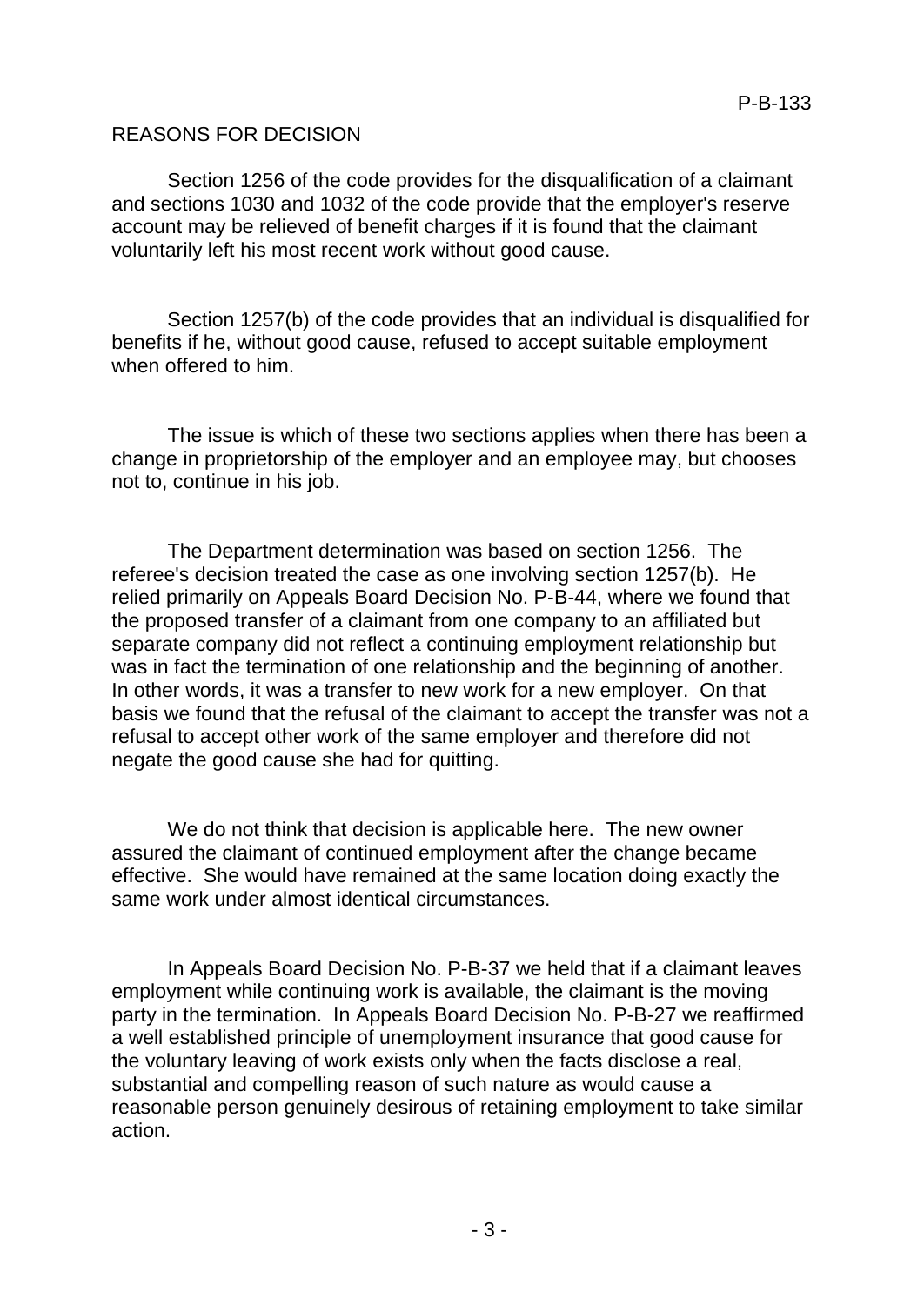There are many occasions involving a change of ownership where a work force is taken over en masse. We do not believe that in such cases an advance offer to be retained on the job can be construed as an offer of new work where the employee simply goes on with his job as before. It is our opinion that an employee given such an opportunity and refusing it voluntarily quits his job, and the only issue remaining would be whether he quit for good cause.

We believe that similar reasoning can be applied here. Nominally, the employer changed but actually the continuity of the operation remained unbroken. The job itself was essentially unchanged. The location was unchanged. Continued employment was offered in advance of the changeover. The attachment between the claimant and the job continued, regardless of the change in ownership. The claimant voluntarily terminated her employment while continuing work was available. This falls within our holding in Appeals Board Decision No. P-B-37.

The employer and the claimant disagreed on whether the new work schedule had been discussed, but if the claimant was uncertain about the matter, her most reasonable course of action would have been to ask the employer for information rather than quit. A slight reduction in hours would not of itself be good cause for quitting, nor would the failure of the employer to discuss a work schedule with the claimant. Since the claimant had no valid compelling reason for refusing to continue in her job, she quit without good cause and was properly disqualified under section 1256 of the code.

The instant case involved the transfer of the business from one sole proprietor to another. We do not believe the result would be different if the change in ownership involved a partnership or corporation or any other form of business association on either or both sides. The principle would be the same: An offer of continued employment on substantially the same basis as before, made in advance of a change in proprietorship, is not an offer of new work, and refusal of the offer is not a refusal of new work but a voluntary leaving of employment.

Since section 1257(b) does not apply, it is not necessary to decide whether the work was suitable or whether the claimant had good cause for refusing it. The remand to the Department for further inquiry and action on that ground must be set aside.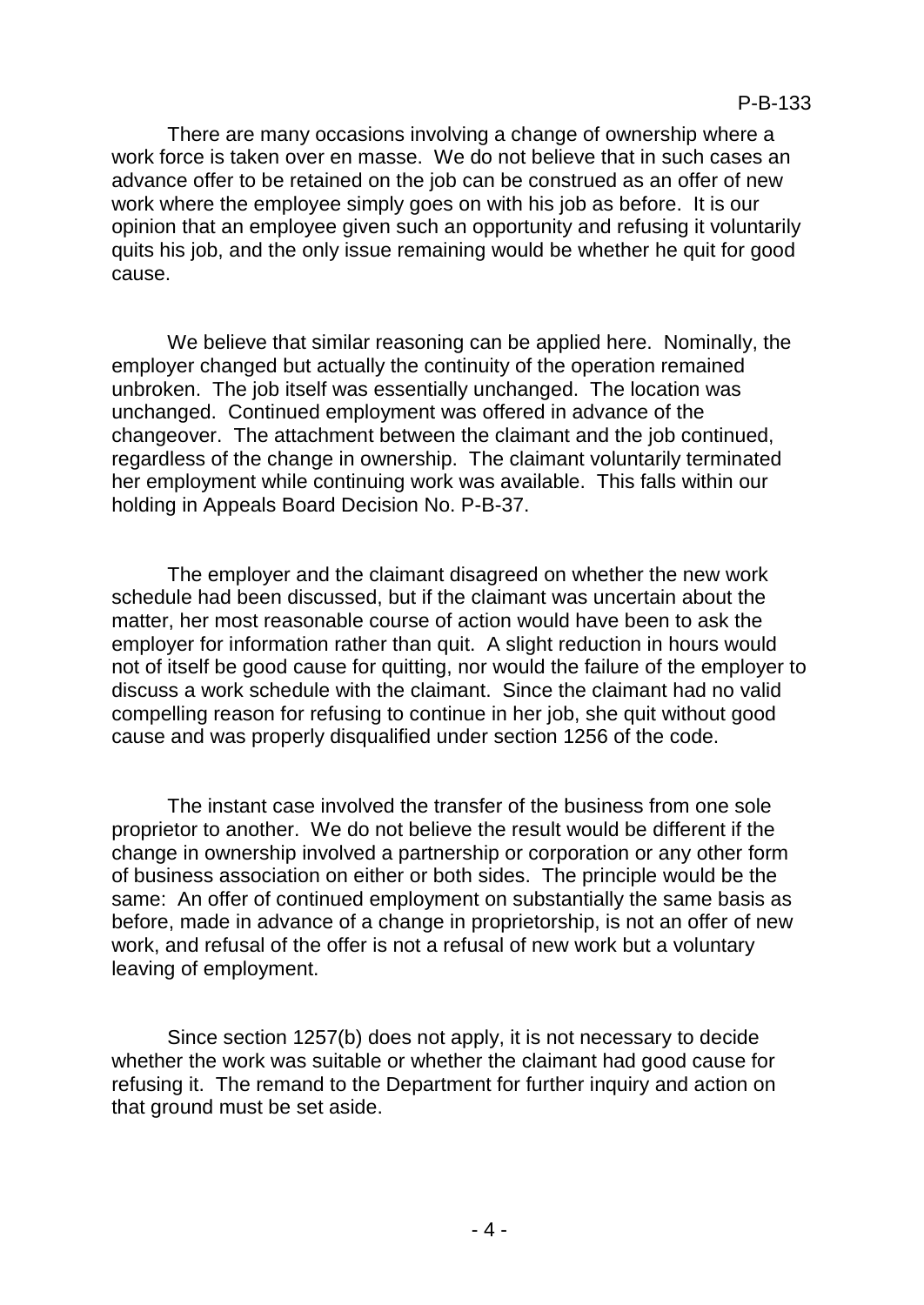Section 1257(a) of the code provides that a claimant is disqualified for benefits if he wilfully made a false statement or representation or wilfully failed to report a material fact to obtain unemployment compensation benefits.

The referee decided that when the claimant reported that she was laid off for lack of work, she did not make a false statement since this is what the prior owner had told her. The referee also held that the parties had not been put on notice that the issue of wilfully failing to report a material fact, i.e., the offer of continued employment, would be considered at the hearing and therefore it must be referred to the Department for appropriate action.

The notice of hearing included section 1257(a) (whether the claimant wilfully made a false statement or wilfully failed to report a material fact to obtain benefits) as one of the issues. The introductory remarks by the referee at the hearing also listed this as an issue, and included a statement that the issues had been discussed with the parties prior to the hearing. We do not think there was a lack of notice to the parties concerning the issues involved. The referral to the Department on this issue must also be set aside, as well as the referral on the overpayment issue.

In our view the record as it stands will sustain a finding that the claimant should be disqualified under section 1257(a). When the claimant stated originally that she was laid off for lack of work because the owner had sold the business, she did not reveal that for her there was no lack of work and that she could have continued in her job.

Section 100 of the code, which states the legislative policy behind the law, includes a statement that the purpose of the legislation is to provide unemployment compensation benefits for persons unemployed through no fault of their own. The Department is the administering agency for unemployment insurance and must be provided with all available information in order to make a fair determination of eligibility for benefits. If a claimant withholds a key fact, whether specifically asked for or not, which the claimant knows, or should know, has a bearing on the determination, the intent of the law is thwarted. The claimant was told by the prior owner of the establishment that she would be laid off when it changed hands. However, before the layoff actually took place, she was asked to continue working. Thus, there was no lack of work and no necessary layoff resulting from the sale of business. The claimant knew these facts and should have known they would materially affect her right to benefits. Nevertheless she did not report them to the Department. This was a wilful act which resulted in the payment of benefits to which she would otherwise not have been entitled.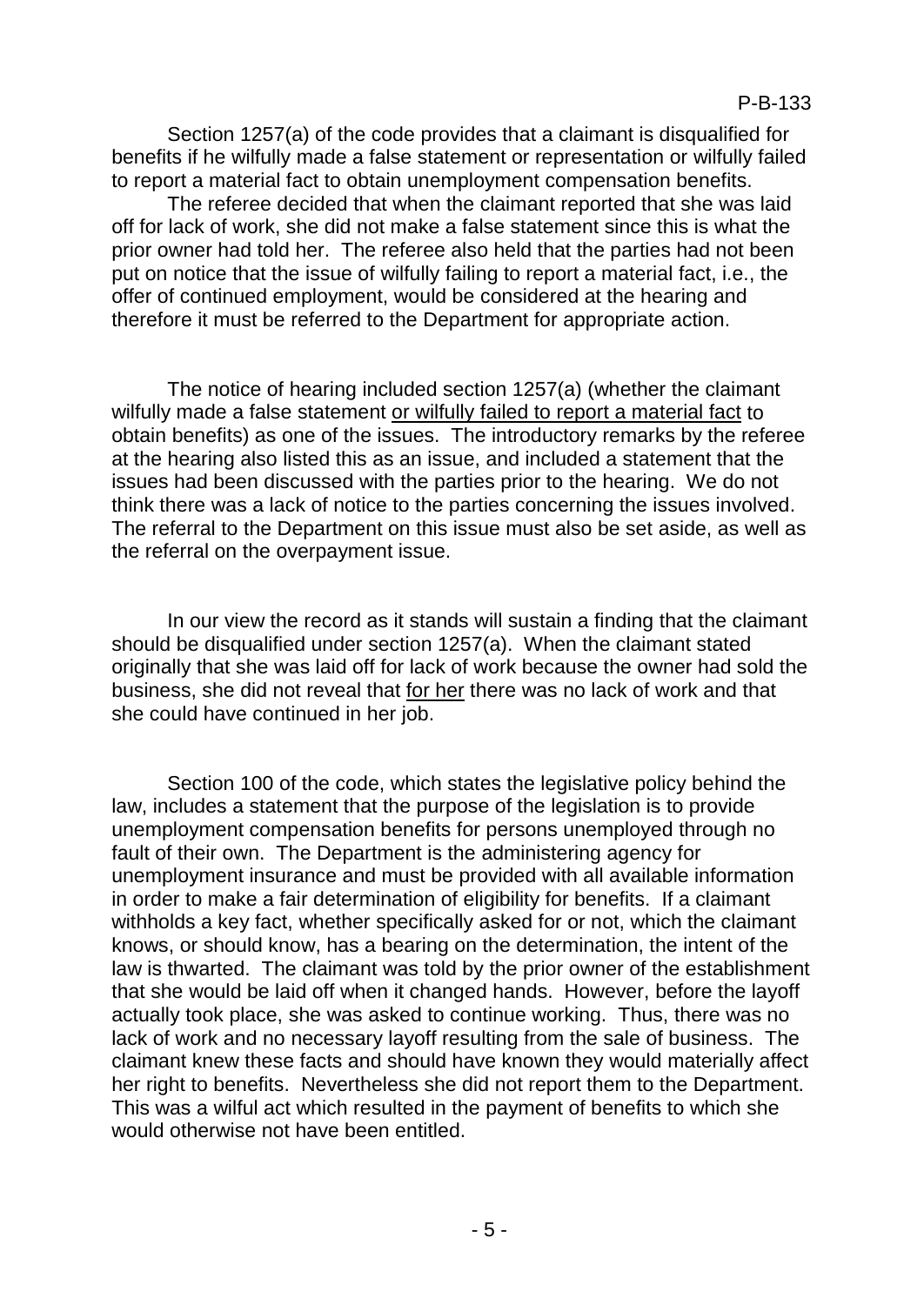Section 1375 of the code provides that any person who is overpaid benefits is liable therefor unless the overpayment was not due to fraud, misrepresentation or wilful nondisclosure on the part of the claimant, was received without fault and recovery would be against equity and good conscience.

The claimant's failure to fully inform the Department of the true facts of her case was wilful. Since an overpayment resulted, she is liable for its repayment in full.

#### **DECISION**

The decision of the referee is reversed. The claimant is disqualified under sections 1256 and 1257(a) of the code as determined by the Department. She is liable for the full overpayment of \$1,014. The referral to the Department for further inquiry and action is set aside. The employer's account is relieved of charges.

Sacramento, California, March 7, 1972.

## CALIFORNIA UNEMPLOYMENT INSURANCE APPEALS BOARD

## ROBERT W. SIGG, Chairman

## CLAUDE MINARD

#### JOHN B. WEISS

## CARL A. BRITSCHGI

## DISSENTING - Written Opinion Attached

## DON BLEWETT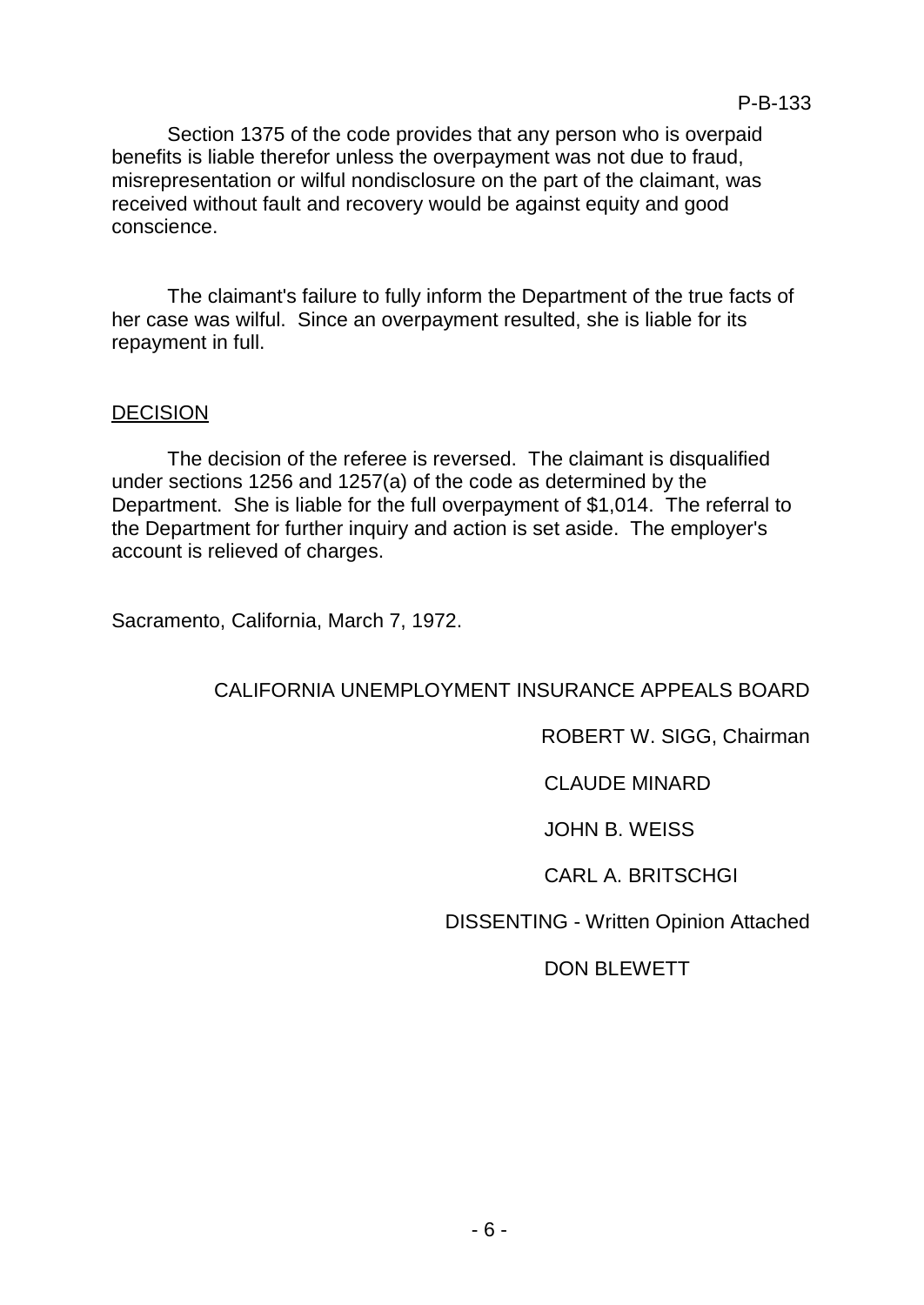## DISSENTING OPINION

I cannot concur in any aspect of the decision adopted by the majority members of this board.

The issue for decision presently before this board is whether this claimant left work voluntarily or refused an offer of new employment. It may be conceded that continuing employment would have been available to the claimant. The question, however, is the continuity of the employment relationship.

The claimant had worked as a barmaid for a sole proprietor for an extended period of time. It was ultimately decided by the owner that he would withdraw from the operation of the business. Negotiations for the sale of the establishment were undertaken resulting in a purchase subject to approval and transfer of existing licenses by the licensing authority under which such business would be conducted. Once the sale was deemed complete, the owner of the business informed his employees, the claimant among them, that they would no longer be employed as of the effective date of the transfer, which in the instant case was October 20, 1971.

Prior to the issuance of the new license in the name of the new purchaser, the possibility of continuing employment was extended to the claimant by the purchaser of the business, which, although possibly guaranteeing continuing employment, would nevertheless have resulted in altered terms and conditions of employment. The terms of the sale were silent with respect to the rights of the then employees and the offer of employment was extended solely with the view towards maintaining an adequate staff for the proper conduct of business. The claimant declined the offer extended by the purchaser and thereafter established a claim for benefits.

Benefit Decision No. 6088 has been followed for many years. In that case Corporation "B" was a wholly owned subsidiary of Corporation "A". There was a common management, board of directors, personnel policy and administration. In administering such companies, however, separate payroll accounts were maintained as to each company, although the payroll itself was handled through a single location.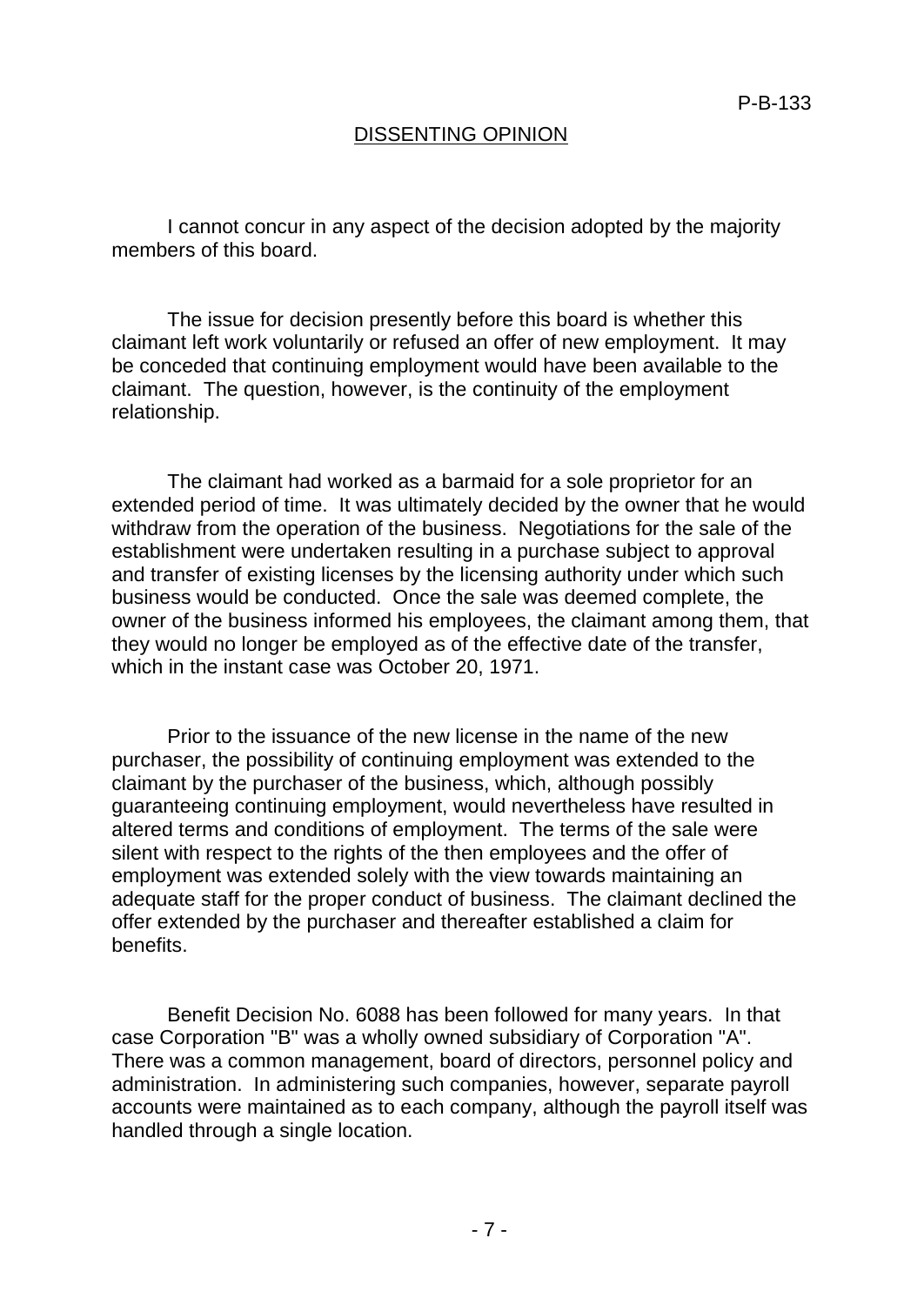The claimant therein initially began work with Corporation "A". Due to a reduction in the production requirements of "A", the claimant was informed of her layoff and offered a position with "B", an offer which was accepted by the claimant. After a period of time "B" was involved in a reduction in personnel and the claimant was again informed her position was to be eliminated. She was however offered reemployment with "A", an offer which was rejected by the claimant for reasons not material herein. There, as here, it was urged that since continuing employment was available to the claimant and refused, the claimant must be considered to have left work voluntarily without good cause.

This contention was rejected by the board when it pointed out that the identity of the two employers was separate and distinct, notwithstanding the interlocking directorate and corporate officers. Each corporation had its own separate account and the employment of the claimant with each corporation represented a new period of employment which terminated by layoff. With respect to the final incident, while the claimant may have enjoyed continued employment, her unemployment was due to her refusal of suitable work, not by her voluntary separation from employment. We have a stronger case here because we are not involved with a corporate structure but rather an individual ownership. There is no continuity of identity between the former owner and the new owner.

No question would have been posed had the claimant left work with her former employer due to the closing of the business and upon leaving the premises been offered identical employment by a competitor located directly next door or across the street from the original employer; not even where such competitor opened his business as a result of the sale or had even participated in the purchase and sale of the original employer.

Section 2920 of the Labor Code provides:

"2920. Every employment is terminated by any of the following:

- (a) Expiration of its appointed term.
- (b) Extinction of its subject.
- (c) Death of the employee.
- (d) The employee's legal incapacity to act as such."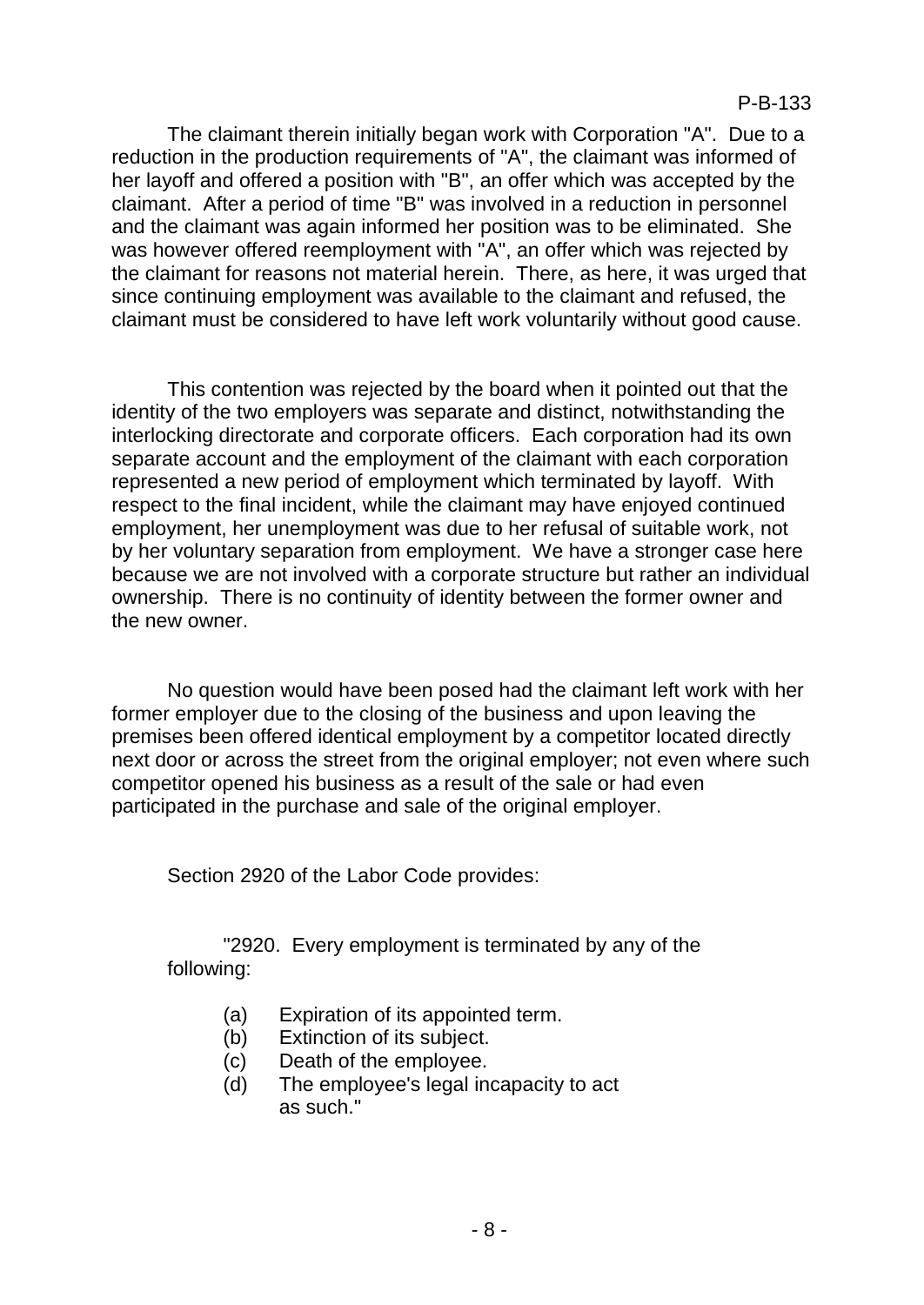The First District Court of Appeal in Gaspar v. United Milk Producers of California (1944), 144 P. 2d 867, 62 C. A. 2d 546, at 553, said:

"No California case which we have found announces a rule contrary to the rule generally recognized that where an employer puts out of his power the further performance of an employment contract by selling his entire business it operates as a discharge of his employee engaged in such business."

Thus the law is clear that where, as here, an employer sells its business we have a termination of employment and an offer of work to the seller's employees by the buyer constitutes an offer of new employment.

Further, as I pointed out in my dissent in Appeals Board Decision No. P-B-116 my view is fortified by the U. S. Department of Labor, Unemployment Insurance Program Letter No. 984, dated September 20, 1968. That letter provides in part:

## "Interpretation of 'New Work'

"For the purpose of applying the prevailing conditions-ofwork standard in section 3304(a)(5)(B) of the Federal Unemployment Tax Act, an offer of new work includes (1) an offer of work to an unemployed individual by an employer with whom he has never had a contract of employment; (2) an offer of re-employment to an unemployed individual by his last (or any other) employer with whom he does not have a contract of employment at the time the offer is made; and (3) an offer by an individual's present employer of (a) different duties from those he has agreed to perform in his existing contract of employment, or (b) different terms or conditions of employment from those in his existing contract.

"This definition makes the determination of whether an offer is of 'new work' depend on whether the offer is of a new contract of employment. This we believe is sound.

"All work is performed under a contract of employment between a worker and his employer. The contract describes the duties the parties have agreed the worker is to perform, and the terms and conditions under which the worker is to perform